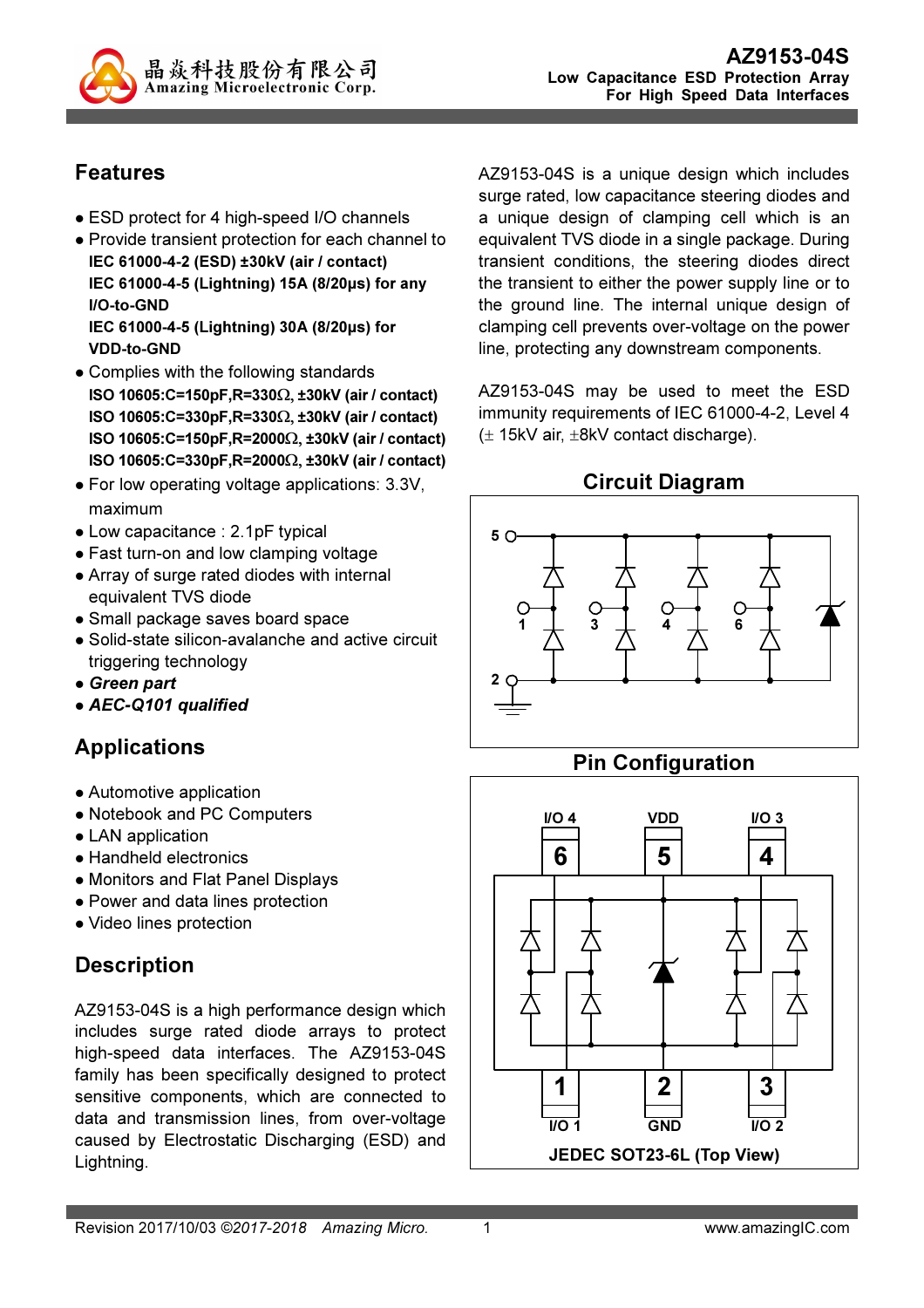

### SPECIFICATIONS

| <b>ABSOLUTE MAXIMUM RATINGS</b>                 |                          |                 |              |  |
|-------------------------------------------------|--------------------------|-----------------|--------------|--|
| <b>PARAMETER</b>                                | <b>SYMBOL</b>            | <b>RATING</b>   | <b>UNITS</b> |  |
| Peak Pulse Current (tp =8/20µs, any I/O-to-GND) | <b>I</b> pp              | 15              | A            |  |
| Peak Pulse Current (tp =8/20µs, VDD-to-GND)     | Ipp                      | 30              | A            |  |
| Operating Supply Voltage (VDD-GND)              | $\mathsf{V}_\mathsf{DC}$ | 3.6             |              |  |
| ESD per IEC 61000-4-2 (Air / Contact)           | $V_{ESD}$                | 30              | kV           |  |
| <b>Lead Soldering Temperature</b>               | $T_{SOL}$                | 260 (10 sec.)   | $\rm ^{o}C$  |  |
| <b>Operating Temperature</b>                    | $T_{OP}$                 | $-55$ to $+150$ | $\rm ^{o}C$  |  |
| Storage Temperature                             | ${\sf T}_{\sf STO}$      | $-55$ to $+150$ | $\rm ^{o}C$  |  |

| <b>ELECTRICAL CHARACTERISTICS</b> |                           |                                                                    |            |            |            |              |
|-----------------------------------|---------------------------|--------------------------------------------------------------------|------------|------------|------------|--------------|
| <b>PARAMETER</b>                  | <b>SYMBOL</b>             | <b>CONDITIONS</b>                                                  | <b>MIN</b> | <b>TYP</b> | <b>MAX</b> | <b>UNITS</b> |
| <b>Reverse Stand-Off</b>          | $V_{RWM}$                 | Pin 5 to pin 2, T=25 $^{\circ}$ C                                  |            |            | 3.3        | V            |
| Voltage                           |                           |                                                                    |            |            |            |              |
| Reverse Leakage                   |                           | $V_{\text{RWM}}$ = 3.3V, T=25 °C, Pin 5 to pin 2                   |            |            | 5          | $\mu$ A      |
| Current                           | $I_{\text{Leak}}$         |                                                                    |            |            |            |              |
| <b>Channel Leakage</b>            |                           |                                                                    |            |            | 1          |              |
| Current                           | $ICH-Leak$                | $V_{\text{Pin5}}$ = 3.3V, $V_{\text{Pin2}}$ = 0V, T=25 °C          |            |            |            | $\mu$ A      |
| Reverse Breakdown                 | $V_{BV}$                  | $I_{BV}$ = 1mA, T=25 °C, Pin 5 to Pin 2                            |            |            | 7.0        | $\mathbf v$  |
| Voltage                           |                           |                                                                    | 4.5        |            |            |              |
| <b>Forward Voltage</b>            | $V_F$                     | $I_F$ = 15mA, T=25 °C, Pin 2 to Pin 5                              |            | 0.8        | 1.2        | $\mathsf{V}$ |
| <b>ESD Clamping</b>               |                           | IEC 61000-4-2 +8kV ( $ITIP$ = 16A), T=25 °C,                       |            | 7.5        |            | $\mathbf v$  |
| Voltage -I/O (Note 1)             | $V_{\text{clamp\_io}}$    | Contact mode, any I/O pin to Ground                                |            |            |            |              |
| <b>ESD Clamping</b>               |                           | IEC 61000-4-2 +8kV ( $I_{TLP}$ = 16A), T=25 °C,                    |            | 5.8        |            | $\mathbf v$  |
| Voltage - VDD (Note 1)            | $V_{\text{clamp\_VDD}}$   | Contact mode, VDD pin to Ground                                    |            |            |            |              |
| ESD Dynamic Turn on               |                           | IEC 61000-4-2, 0~+8kV, T=25 °C, Contact                            |            | 0.15       |            |              |
| Resistance -I/O                   | $R_{\text{dynamic\_io}}$  | mode, any I/O pin to Ground                                        |            |            |            | Ω            |
| ESD Dynamic Turn on               |                           | IEC 61000-4-2, 0~+8kV, T=25 °C, Contact                            |            | 0.07       |            |              |
| Resistance -VDD                   | $R_{\text{dynamic\_VDD}}$ | mode, VDD pin to Ground                                            |            |            |            | Ω            |
| <b>Lightning Clamping</b>         |                           | I <sub>PP</sub> =15A, tp=8/20 $\mu$ s, T=25 °C                     |            | 8.5        |            | $\mathbf v$  |
| Voltage                           | V <sub>lightning io</sub> | Any I/O pin to Ground                                              |            |            |            |              |
| <b>Lightning Clamping</b>         |                           | $I_{PP}$ =30A, tp=8/20 $\mu$ s, T=25 °C                            |            | 8          |            | $\mathbf v$  |
| Voltage                           | Viightning_VDD            | VDD pin to Ground                                                  |            |            |            |              |
| <b>Channel Input</b>              |                           | $V_{pin5} = 3.3V$ , $V_{pin2} = 0V$ , $V_{IN} = 1.65V$ , f = 1MHz, |            |            |            |              |
| Capacitance -1                    | $CIN-1$                   | T=25 °C, Any Channel pin to Ground                                 |            | 2.1        | 2.5        | pF           |
| <b>Channel Input</b>              |                           | $V_{pin5}$ =floated, $V_{pin2}$ =0V, $V_{IN}$ =1.65V, f=1MHz,      |            | 2.4        | 3.0        |              |
| Capacitance - 2                   | $CIN-2$                   | T=25°C, Any Channel pin to Ground                                  |            |            |            | pF           |

Note 1: ESD Clamping Voltage was measured by Transmission Line Pulsing (TLP) System.

TLP conditions:  $Z_0$ = 50 $\Omega$ ,  $t_p$ = 100ns,  $t_r$ = 1ns.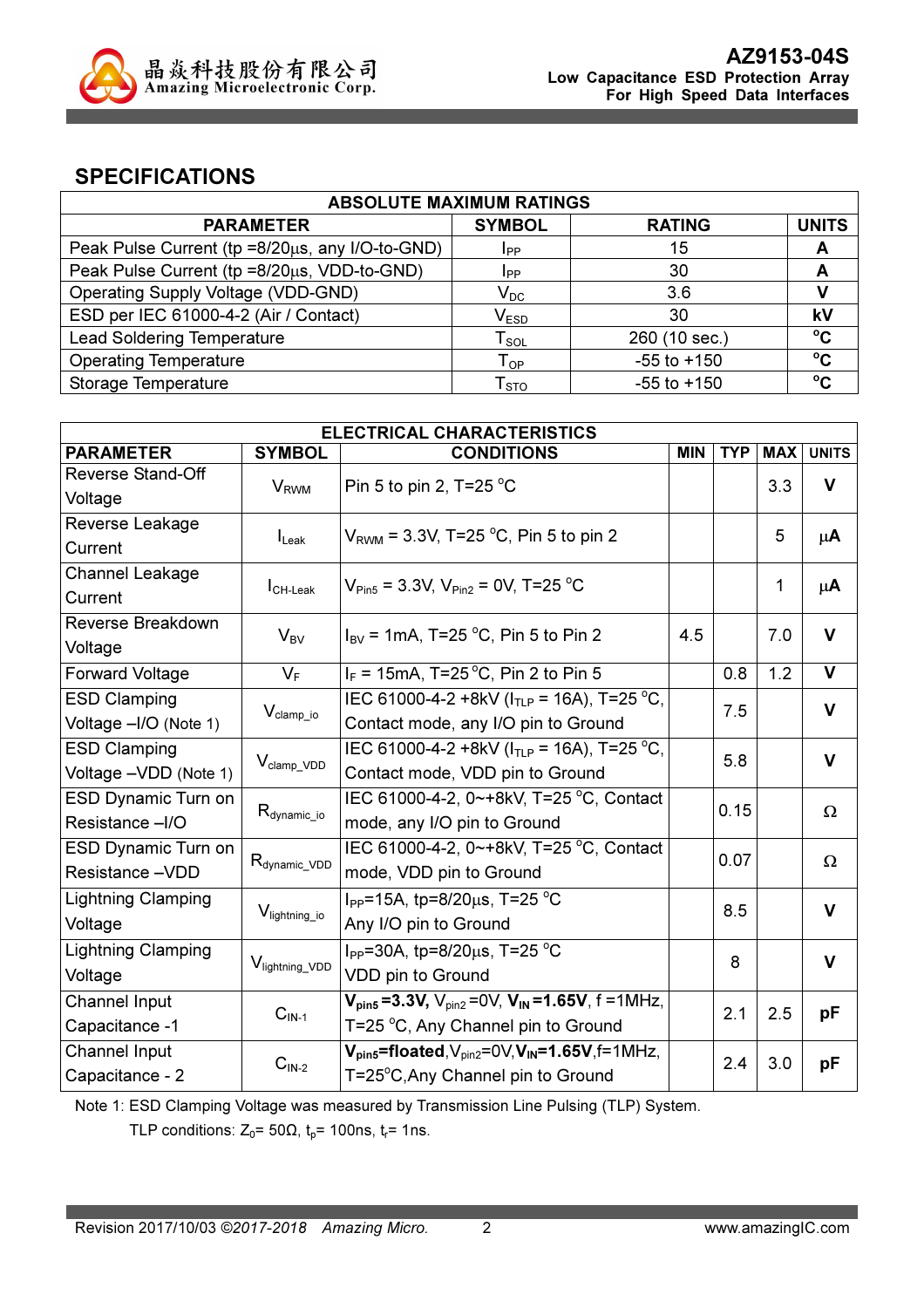

# Typical Characteristics









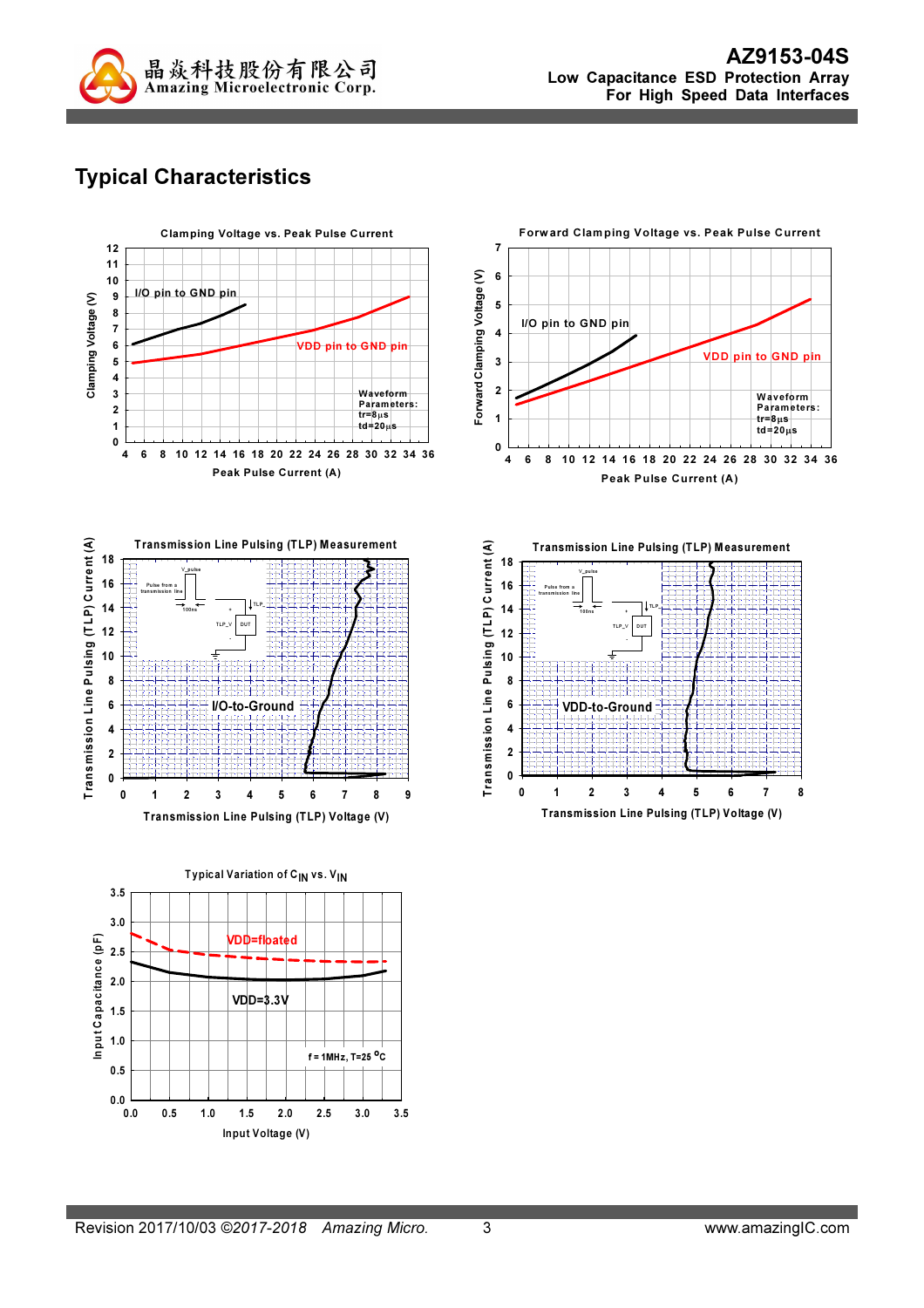

## Applications Information

### A. Design Considerations

The ESD protection scheme for the system I/O connector is shown in the Fig. 1. In Fig. 1, the diodes D1 and D2 are generally used to protect data line from ESD stress pulse. If the power-rail ESD clamping circuit is not placed between VDD and GND rails, the positive pulse ESD current  $(I<sub>ESD1</sub>)$  will pass through the ESD current path1. Thus, the ESD clamping voltage  $V_{CL}$  of the data line can be described as follow :

 $V_{CL}$  = Fwd voltage drop of D1 + supply voltage of VDD rail + L<sub>1</sub>  $\times$  d( $I_{ESD1}$ )/dt + L<sub>2</sub>  $\times$  d( $I_{ESD1}$ )/dt

Where  $L_1$  is the parasitic inductance of data line, and  $L_2$  is the parasitic inductance of VDD rail.

An ESD current pulse can rise from zero to its peak value in a very short time. As an example, a level 4 contact discharge per the IEC61000-4-2 standard results in a current pulse that rises from zero to 30A in 1ns. Here  $d(I<sub>ESD1</sub>)/dt$  can be approximated by  $\Delta l_{ESD1}/\Delta t$ , or 30/(1x10-9). So just 10nH of total parasitic inductance  $(L_1$  and  $L_2$ combined) will lead to over 300V increment in  $V_{\text{CL}}$ ! Besides, the ESD pulse current which is directed into the VDD rail may potentially damage any components that are attached to that rail. Moreover, it is common for the forward voltage drop of discrete diodes to exceed the damage threshold of the protected IC. This is due to the relatively small junction area of typical discrete components. Of course, the discrete diode is also possible to be destroyed due to its power dissipation capability is exceeded.

The AZ9153-04S has an integrated power-rail ESD clamped circuit between VDD and GND rails. It can successfully overcome previous disadvantages. During an ESD event, the positive ESD pulse current  $(I_{ESD2})$  will be directed through the integrated power-rail ESD clamped circuit to GND rail (ESD current path2). The clamping voltage  $V_{CL}$  on the data line is small and protected IC will not be damaged because power-rail ESD clamped circuit offer a low impedance path to discharge ESD pulse current.



Fig. 1 Application of positive ESD pulse between data line and GND rail.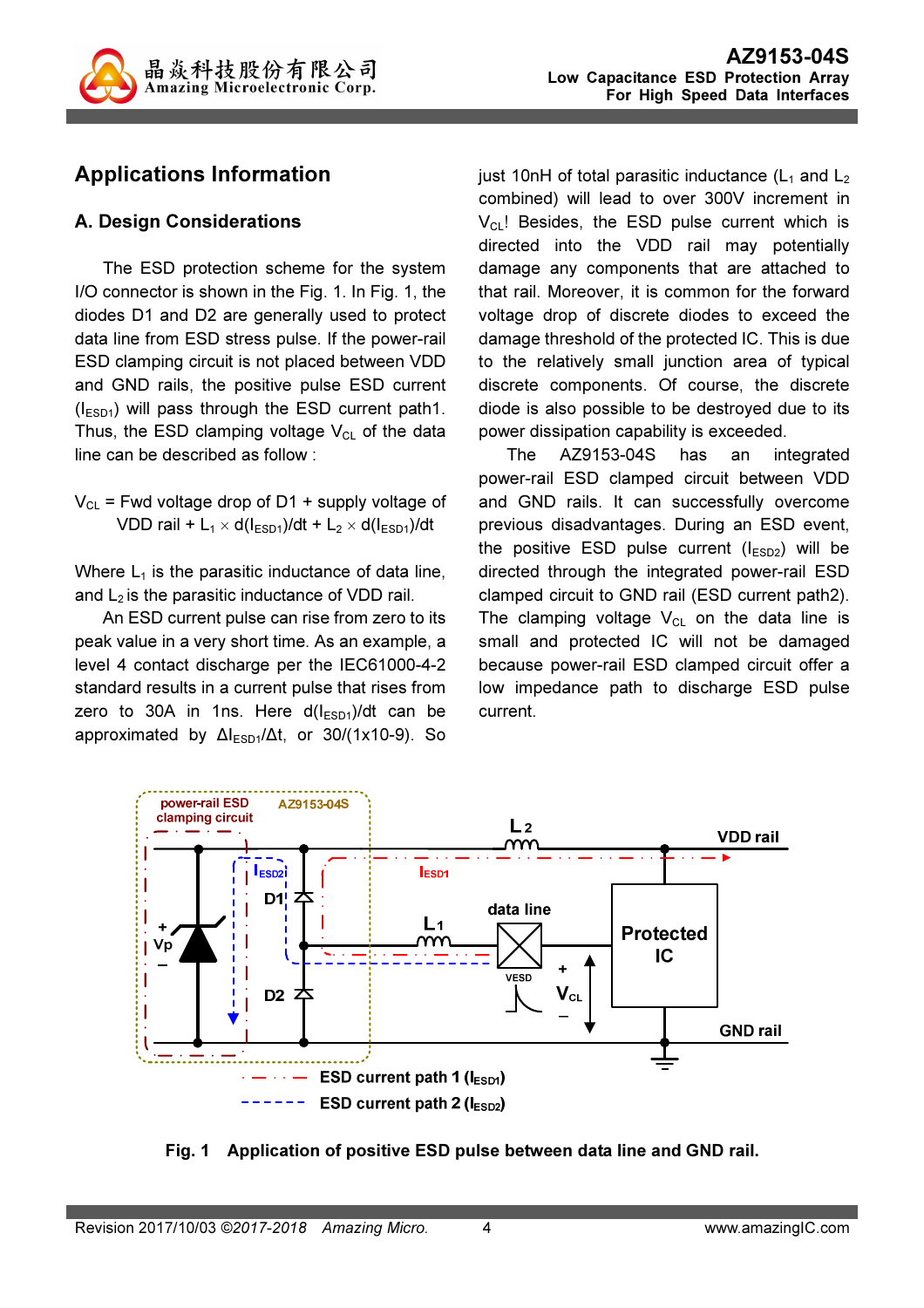

#### B. Device Connection

The AZ9153-04S is designed to protect four data lines and power rails from transient over-voltage (such as ESD stress pulse). The device connection of AZ9153-04S is shown in the Fig. 2. In Fig. 2, the four protected data lines are connected to the ESD protection pins (pin1, pin3, pin4, and pin6) of AZ9153-04S. The ground pin (pin2) of AZ9153-04S is a negative reference pin. This pin should be directly connected to the GND rail of PCB (Printed Circuit Board). To get minimum parasitic inductance, the path length should keep as short as possible. In addition, the power pin (pin 5) of AZ9153-04S is a positive reference pin. This pin should directly connect to the VDD rail of PCB., then the VDD rail also can be protected by the power-rail ESD clamped circuit (not shown) of AZ9153-04S.

AZ9153-04S can provide protection for 4 I/O signal lines simultaneously. If the number of I/O signal lines is less than 4, the unused I/O pins can be simply left as NC pins.

In some cases, systems are not allowed to be reset or restart after the ESD stress directly applying at the I/O-port connector. Under this situation, in order to enhance the sustainable ESD Level, a  $0.1\mu$ F chip capacitor can be added between the VDD and GND rails. The place of this chip capacitor should be as close as possible to the AZ9153-04S.

In some cases, there isn't power rail presented on the PCB. Under this situation, the power pin (pin 5) of AZ9153-04S can be left as floated. The protection will not be affected, only the load capacitance of I/O pins will be slightly increased. Fig. 3 shows the detail connection.







Fig. 3 Data lines and power rails connection of AZ9153-04S. VDD pin is left as floating when no power rail presented on the PCB.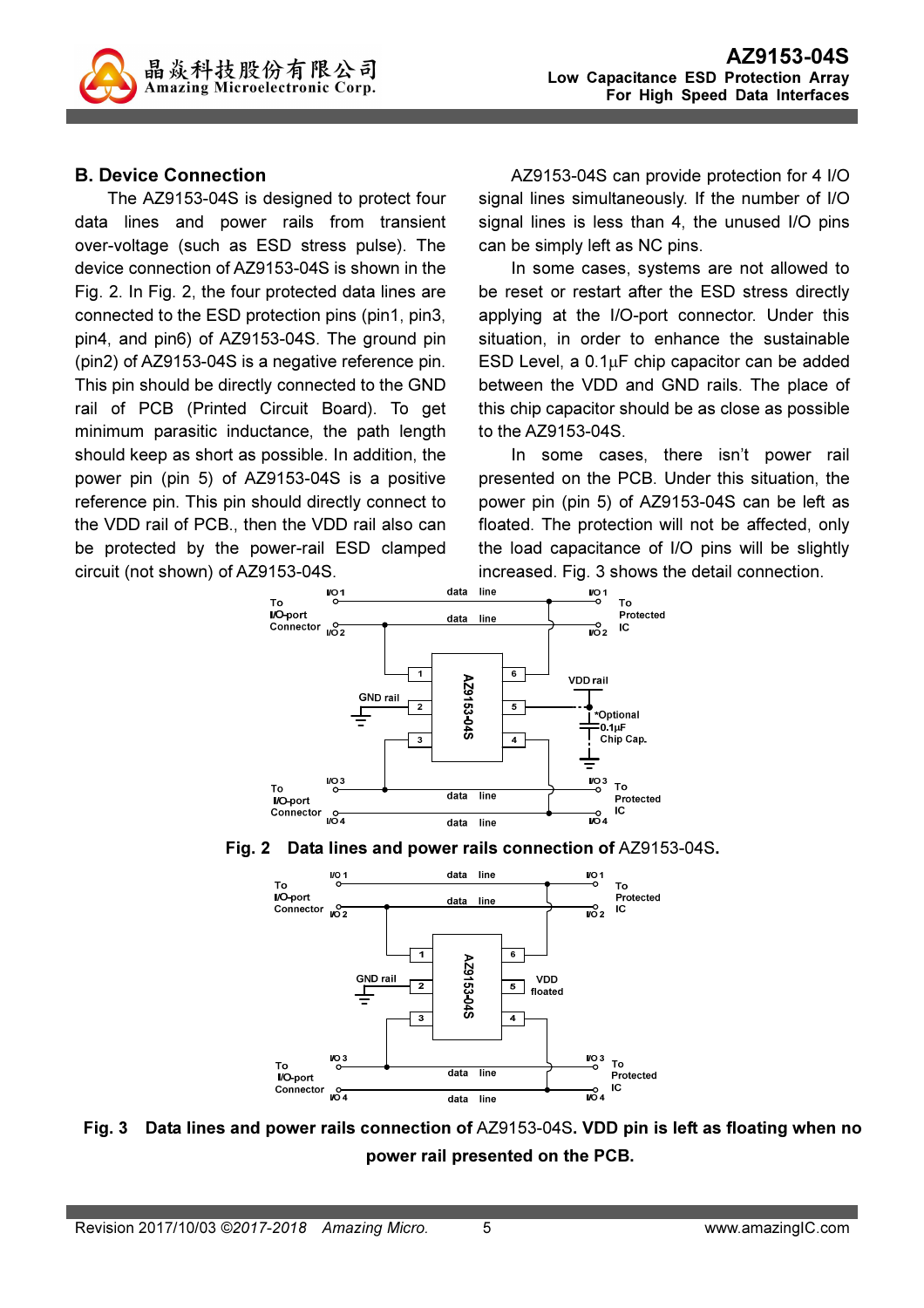

## Mechanical Details

SOT23-6L PACKAGE DIAGRAMS

TOP VIEW



#### SIDE VIEW



END VIEW



#### PACKAGE DIMENSIONS

| Symbol | <b>Millimeters</b> |      |  |  |
|--------|--------------------|------|--|--|
|        | MIN.               | MAX. |  |  |
| A      |                    | 1.25 |  |  |
| A1     | 0.00               | 0.10 |  |  |
| Α2     | 0.90               | 1.20 |  |  |
| b      | 0.30               | 0.50 |  |  |
| C      | 0.08               | 0.21 |  |  |
| D      | 2.72               | 3.12 |  |  |
| Е      | 1.40               | 1.80 |  |  |
| Ε1     | 2.60               | 3.00 |  |  |
| е      | 0.95BSC            |      |  |  |
| е1     | 1.90BSC            |      |  |  |
| L1     | 0.30               | 0.60 |  |  |
| L      | 0.70REF            |      |  |  |
| L2     | 0.25BSC            |      |  |  |
| A      | 8<br>ი             |      |  |  |

Notes:

- This dimension complies with JEDEC outline standard MO-178 Variation AB.
- Dimensioning and tolerancing per ASME Y14.5M-1994.
- All dimensions are in millimeters.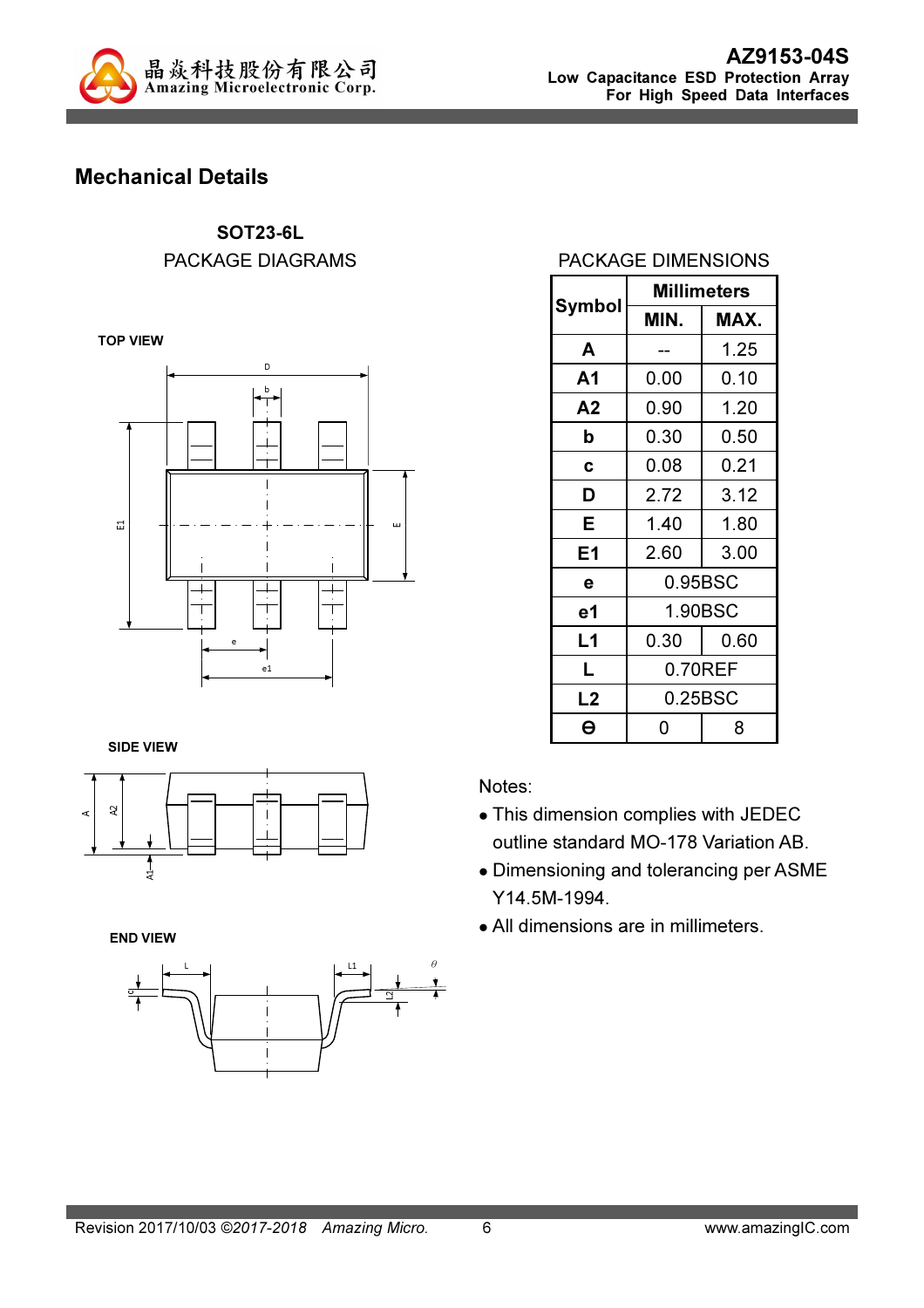

### LAND LAYOUT



| <b>Dimensions</b> |                   |               |  |
|-------------------|-------------------|---------------|--|
| <b>Index</b>      | <b>Millimeter</b> | <b>Inches</b> |  |
| Α                 | 0.60              | 0.024         |  |
| в                 | 1.10              | 0.043         |  |
| C                 | 0.95              | 0.037         |  |
| D                 | 2.50              | 0.098         |  |
| Е                 | 1.40              | 0.055         |  |
| F                 | 3.60              | 0.141         |  |

Notes:

This LAND LAYOUT is for reference purposes only. Please consult your manufacturing partners to ensure your company's PCB design guidelines are met.

### MARKING CODE



| <b>Part Number</b> | <b>Marking Code</b> |
|--------------------|---------------------|
| AZ9153-04S R7G     | 915XY               |
| (Green Part)       |                     |

Note : Green means Pb-free, RoHS, and Halogen free compliant.

915 = Device Code X = Date Code Y = Control Code

### Ordering Information

| PN#            | Material | T <sub>Y</sub> pe | Reel size | <b>MOQ</b> | MOQ/internal box | MOQ/carton                                       |
|----------------|----------|-------------------|-----------|------------|------------------|--------------------------------------------------|
| AZ9153-04S.R7G | Green    | T/R               | inch      | 3,000/reel |                  | 4 reels= $12,000/b$ ox 6 boxes= $72,000/c$ arton |